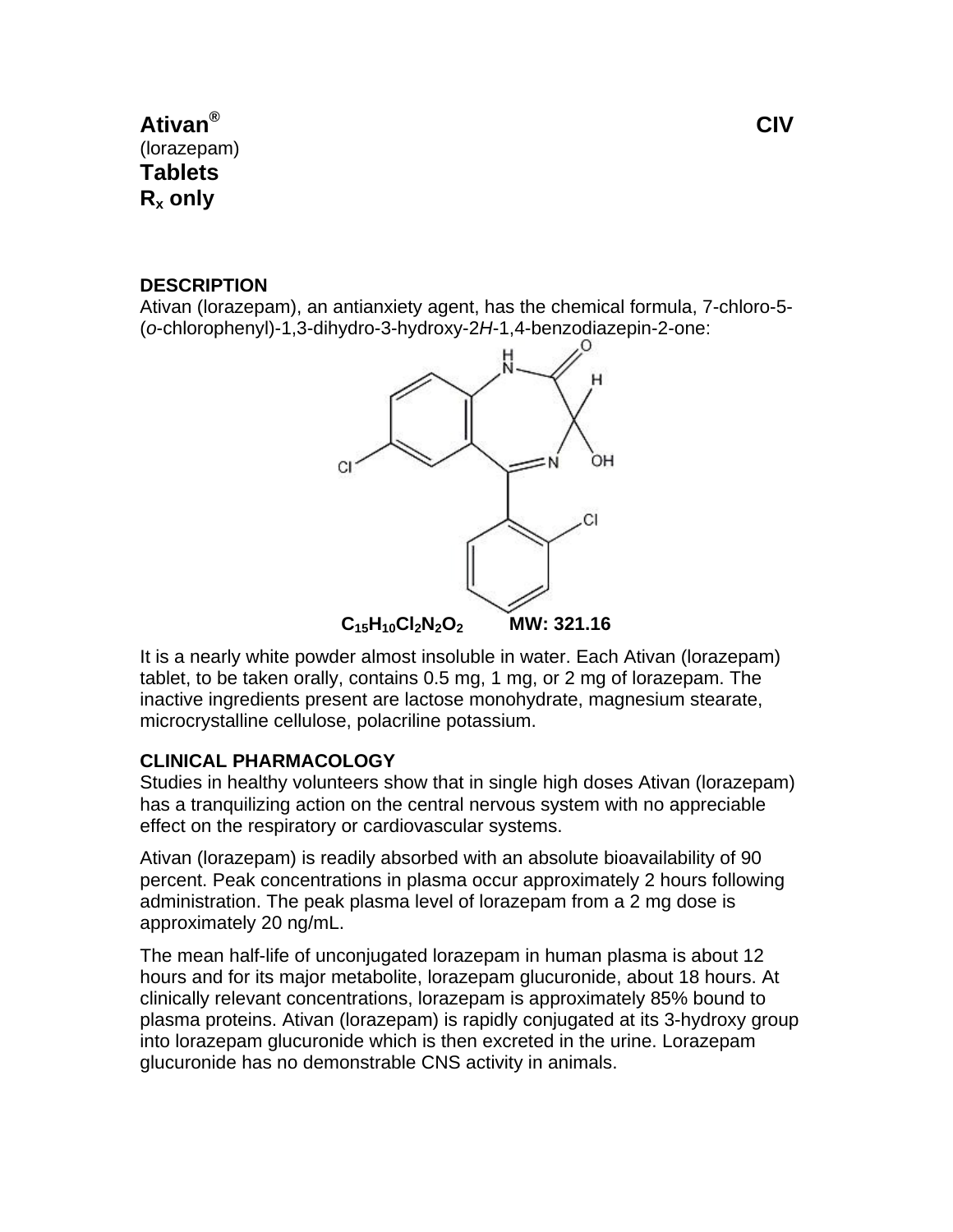The plasma levels of lorazepam are proportional to the dose given. There is no evidence of accumulation of lorazepam on administration up to six months.

Studies comparing young and elderly subjects have shown that advancing age does not have a significant effect on the pharmacokinetics of lorazepam. However, in one study involving single intravenous doses of 1.5 to 3 mg of Ativan Injection, mean total body clearance of lorazepam decreased by 20% in 15 elderly subjects of 60 to 84 years of age compared to that in 15 younger subjects of 19 to 38 years of age.

# **INDICATIONS AND USAGE**

Ativan (lorazepam) is indicated for the management of anxiety disorders or for the short-term relief of the symptoms of anxiety or anxiety associated with depressive symptoms. Anxiety or tension associated with the stress of everyday life usually does not require treatment with an anxiolytic.

The effectiveness of Ativan (lorazepam) in long-term use, that is, more than 4 months, has not been assessed by systematic clinical studies. The physician should periodically reassess the usefulness of the drug for the individual patient.

# **CONTRAINDICATIONS**

Ativan (lorazepam) is contraindicated in patients with

- hypersensitivity to benzodiazepines or to any components of the formulation.
- acute narrow-angle glaucoma.

# **WARNINGS**

Pre-existing depression may emerge or worsen during use of benzodiazepines including lorazepam. Ativan (lorazepam) is not recommended for use in patients with a primary depressive disorder or psychosis.

Use of benzodiazepines, including lorazepam, both used alone and in combination with other CNS depressants, may lead to potentially fatal respiratory depression. (See **PRECAUTIONS, Clinically Significant Drug Interactions**)

Use of benzodiazepines, including lorazepam, may lead to physical and psychological dependence.

As with all patients on CNS-depressant drugs, patients receiving lorazepam should be warned not to operate dangerous machinery or motor vehicles and that their tolerance for alcohol and other CNS depressants will be diminished.

# **Physical And Psychological Dependence**

 The use of benzodiazepines, including lorazepam, may lead to physical and psychological dependence. The risk of dependence increases with higher doses and longer term use and is further increased in patients with a history of alcoholism or drug abuse or in patients with significant personality disorders. The dependence potential is reduced when lorazepam is used at the appropriate dose for short-term treatment. Addiction-prone individuals (such as drug addicts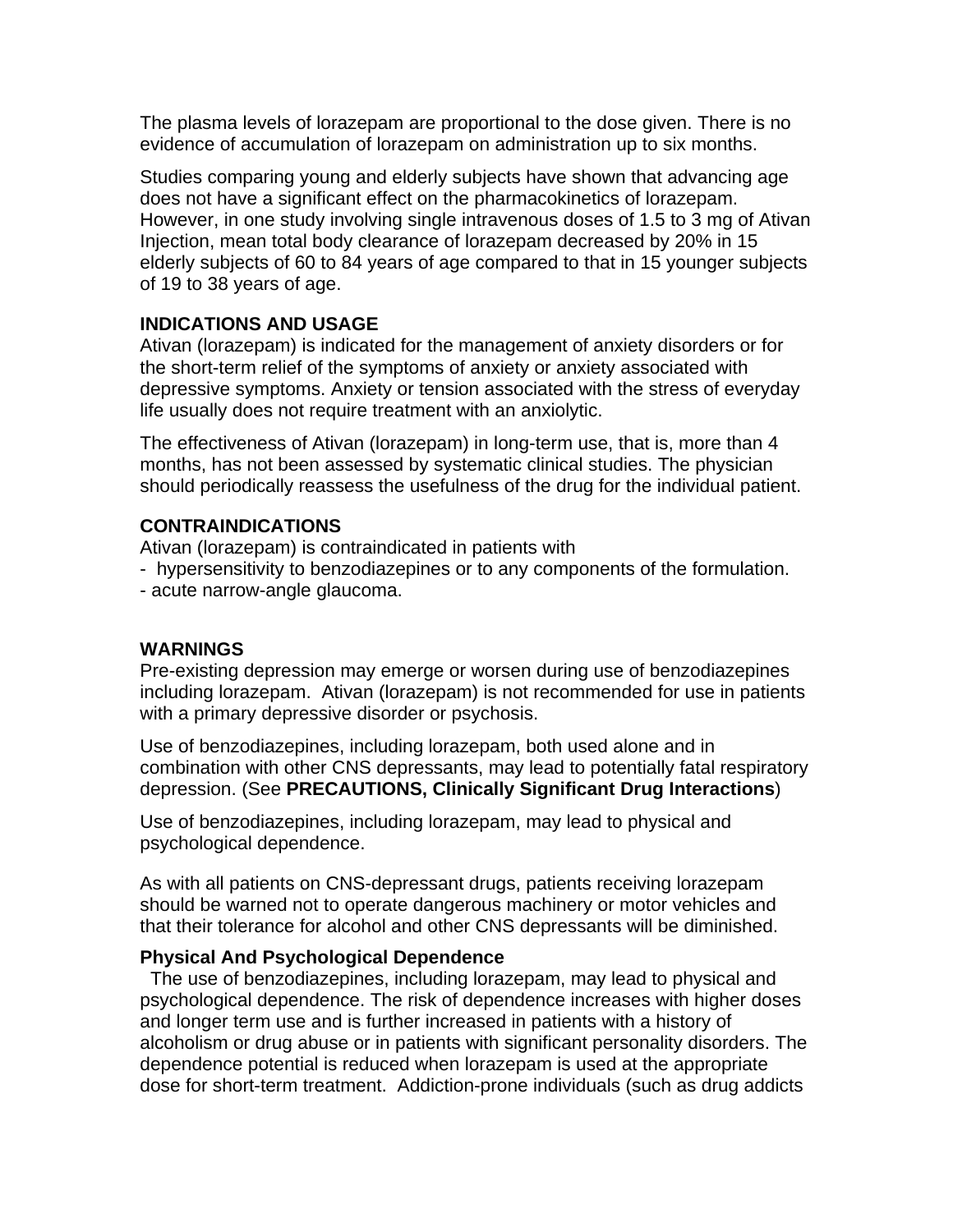or alcoholics) should be under careful surveillance when receiving lorazepam or other psychotropic agents.

In general, benzodiazepines should be prescribed for short periods only (e.g. 2- 4 weeks). Extension of the treatment period should not take place without reevaluation of the need for continued therapy. Continuous long-term use of product is not recommended. Withdrawal symptoms (e.g. rebound insomnia) can appear following cessation of recommended doses after as little as one week of therapy. Abrupt discontinuation of product should be avoided and a gradual dosage-tapering schedule followed after extended therapy.

Abrupt termination of treatment may be accompanied by withdrawal symptoms. Symptoms reported following discontinuation of benzodiazepines include headache, anxiety, tension, depression, insomnia, restlessness, confusion, irritability, sweating, rebound phenomena, dysphoria, dizziness, derealization, depersonalization, hyperacusis, numbness/tingling of extremities, hypersensitivity to light, noise, and physical contact/perceptual changes, involuntary movements, nausea, vomiting, diarrhea, loss of appetite, hallucinations/delirium, convulsions/seizures, tremor, abdominal cramps, myalgia, agitation, palpitations, tachycardia, panic attacks, vertigo, hyperreflexia, short-term memory loss, and hyperthermia. Convulsions/seizures may be more common in patients with preexisting seizure disorders or who are taking other drugs that lower the convulsive threshold such as antidepressants.

There is evidence that tolerance develops to the sedative effects of benzodiazepines.

Lorazepam may have abuse potential, especially in patients with a history of drug and/or alcohol abuse.

# **PRECAUTIONS**

In patients with depression, a possibility for suicide should be borne in mind; benzodiazepines should not be used in such patients without adequate antidepressant therapy.

Lorazepam should be used with caution in patients with compromised respiratory function (e.g. COPD, sleep apnea syndrome).

Elderly or debilitated patients may be more susceptible to the sedative effects of lorazepam. Therefore, these patients should be monitored frequently and have their dosage adjusted carefully according to patient response; the initial dosage should not exceed 2 mg.

Paradoxical reactions have been occasionally reported during benzodiazepine use. Such reactions may be more likely to occur in children and the elderly. Should these occur, use of the drug should be discontinued.

The usual precautions for treating patients with impaired renal and hepatic function should be observed. As with all benzodiazepines, the use of lorazepam may worsen hepatic encephalopathy; therefore, lorazepam should be used with caution in patients with severe hepatic insufficiency and/or encephalopathy.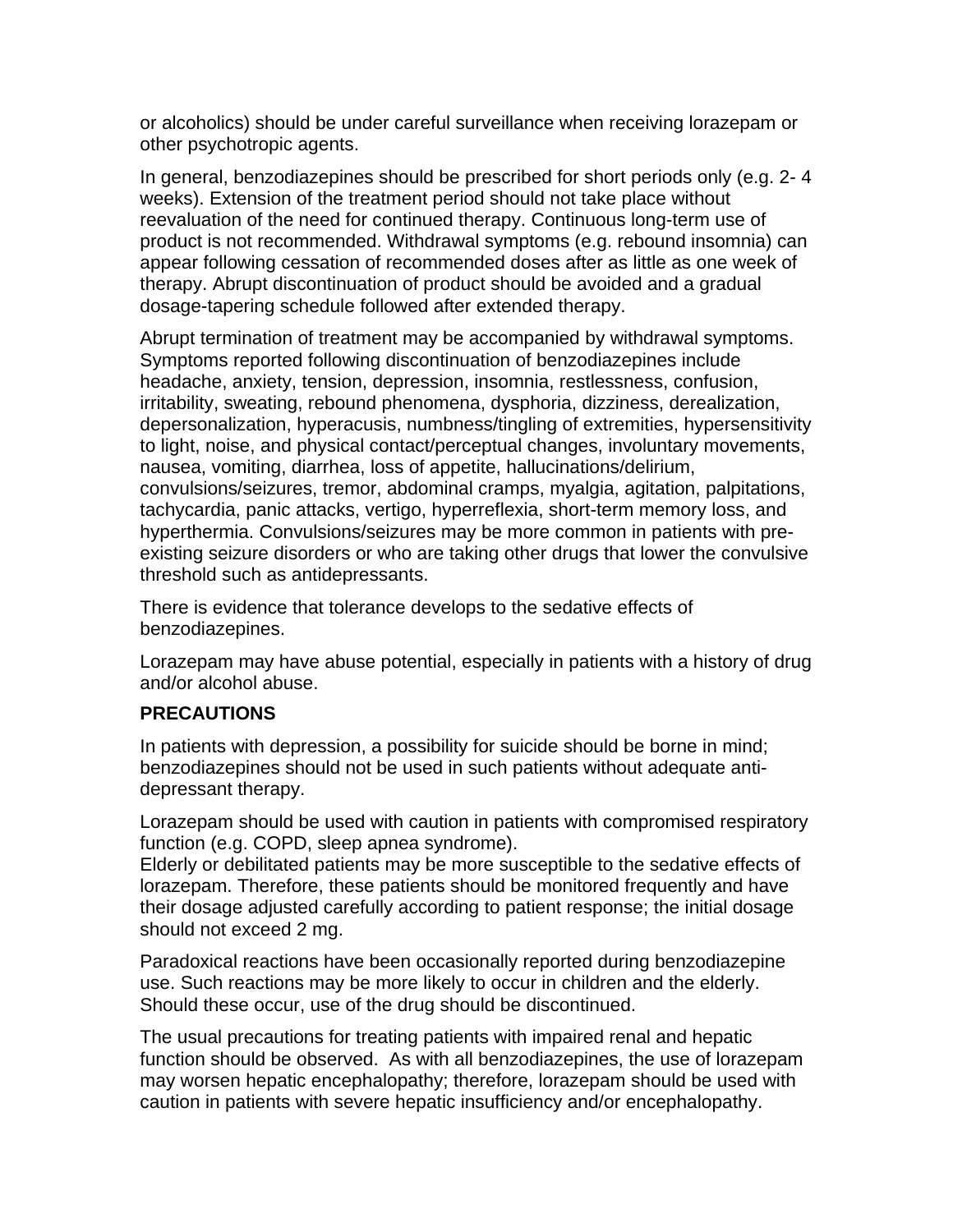Dosage for patients with severe hepatic insufficiency should be adjusted carefully according to patient response; lower doses may be sufficient in such patients.

In patients where gastrointestinal or cardiovascular disorders coexist with anxiety, it should be noted that lorazepam has not been shown to be of significant benefit in treating the gastrointestinal or cardiovascular component.

Esophageal dilation occurred in rats treated with lorazepam for more than one year at 6 mg/kg/day. The no-effect dose was 1.25 mg/kg/day (approximately 6 times the maximum human therapeutic dose of 10 mg per day). The effect was reversible only when the treatment was withdrawn within two months of first observation of the phenomenon. The clinical significance of this is unknown. However, use of lorazepam for prolonged periods and in geriatric patients requires caution, and there should be frequent monitoring for symptoms of upper G.I. disease.

Safety and effectiveness of Ativan (lorazepam) in children of less than 12 years have not been established.

#### **Information For Patients**

To assure the safe and effective use of Ativan (lorazepam), patients should be informed that, since benzodiazepines may produce psychological and physical dependence, it is advisable that they consult with their physician before either increasing the dose or abruptly discontinuing this drug.

#### **Essential Laboratory Tests**

Some patients on Ativan (lorazepam) have developed leukopenia, and some have had elevations of LDH. As with other benzodiazepines, periodic blood counts and liver-function tests are recommended for patients on long-term therapy.

# **Clinically Significant Drug Interactions**

The benzodiazepines, including Ativan (lorazepam), produce increased CNSdepressant effects when administered with other CNS depressants such as alcohol, barbiturates, antipsychotics, sedative/hypnotics, anxiolytics, antidepressants, narcotic analgesics, sedative antihistamines, anticonvulsants, and anesthetics.

Concomitant use of clozapine and lorazepam may produce marked sedation, excessive salivation, hypotension, ataxia, delirium, and respiratory arrest.

Concurrent administration of lorazepam with valproate results in increased plasma concentrations and reduced clearance of lorazepam. Lorazepam dosage should be reduced to approximately 50% when coadministered with valproate.

Concurrent administration of lorazepam with probenecid may result in a more rapid onset or prolonged effect of lorazepam due to increased half-life and decreased total clearance. Lorazepam dosage needs to be reduced by approximately 50% when coadministered with probenecid.

The effects of probenecid and valproate on lorazepam may be due to inhibition of glucuronidation.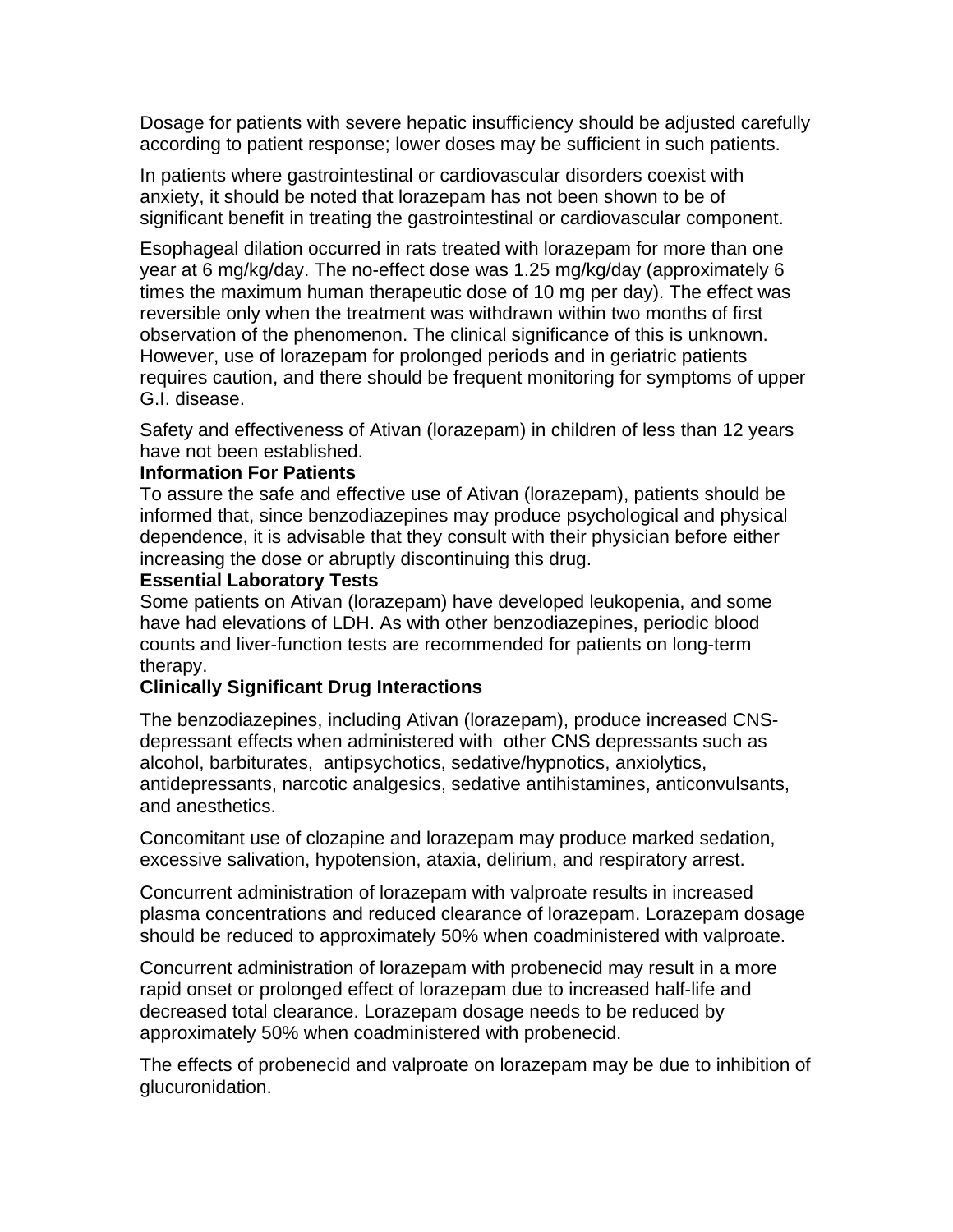Administration of theophylline or aminophylline may reduce the sedative effects of benzodiazepines, including lorazepam.

# **Carcinogenesis And Mutagenesis**

No evidence of carcinogenic potential emerged in rats during an 18-month study with Ativan (lorazepam). No studies regarding mutagenesis have been performed.

### **Pregnancy**

Reproductive studies in animals were performed in mice, rats, and two strains of rabbits. Occasional anomalies (reduction of tarsals, tibia, metatarsals, malrotated limbs, gastroschisis, malformed skull, and microphthalmia) were seen in drugtreated rabbits without relationship to dosage. Although all of these anomalies were not present in the concurrent control group, they have been reported to occur randomly in historical controls. At doses of 40 mg/kg and higher, there was evidence of fetal resorption and increased fetal loss in rabbits which was not seen at lower doses.

The clinical significance of the above findings is not known. However, an increased risk of congenital malformations associated with the use of minor tranquilizers (chlordiazepoxide, diazepam, and meprobamate) during the first trimester of pregnancy has been suggested in several studies. Because the use of these drugs is rarely a matter of urgency, the use of lorazepam during this period should be avoided. The possibility that a woman of childbearing potential may be pregnant at the time of institution of therapy should be considered. Patients should be advised that if they become pregnant, they should communicate with their physician about the desirability of discontinuing the drug.

In humans, blood levels obtained from umbilical cord blood indicate placental transfer of lorazepam and lorazepam glucuronide. Infants of mothers who ingested benzodiazepines for several weeks or more preceding delivery have been reported to have withdrawal symptoms during the postnatal period. Symptoms such as hypoactivity, hypotonia, hypothermia, respiratory depression, apnea, feeding problems, and impaired metabolic response to cold stress have been reported in neonates born of mothers who have received benzodiazepines during the late phase of pregnancy or at delivery.

# **Nursing Mothers**

 Lorazepam has been detected in human breast milk; therefore, it should not be administered to breast-feeding women, unless the expected benefit to the woman outweighs the potential risk to the infant.

Sedation and inability to suckle have occurred in neonates of lactating mothers taking benzodiazepines. Infants of lactating mothers should be observed for pharmacological effects (including sedation and irritability).

# **Geriatric Use**

Clinical studies of Ativan generally were not adequate to determine whether subjects aged 65 and over respond differently than younger subjects; however,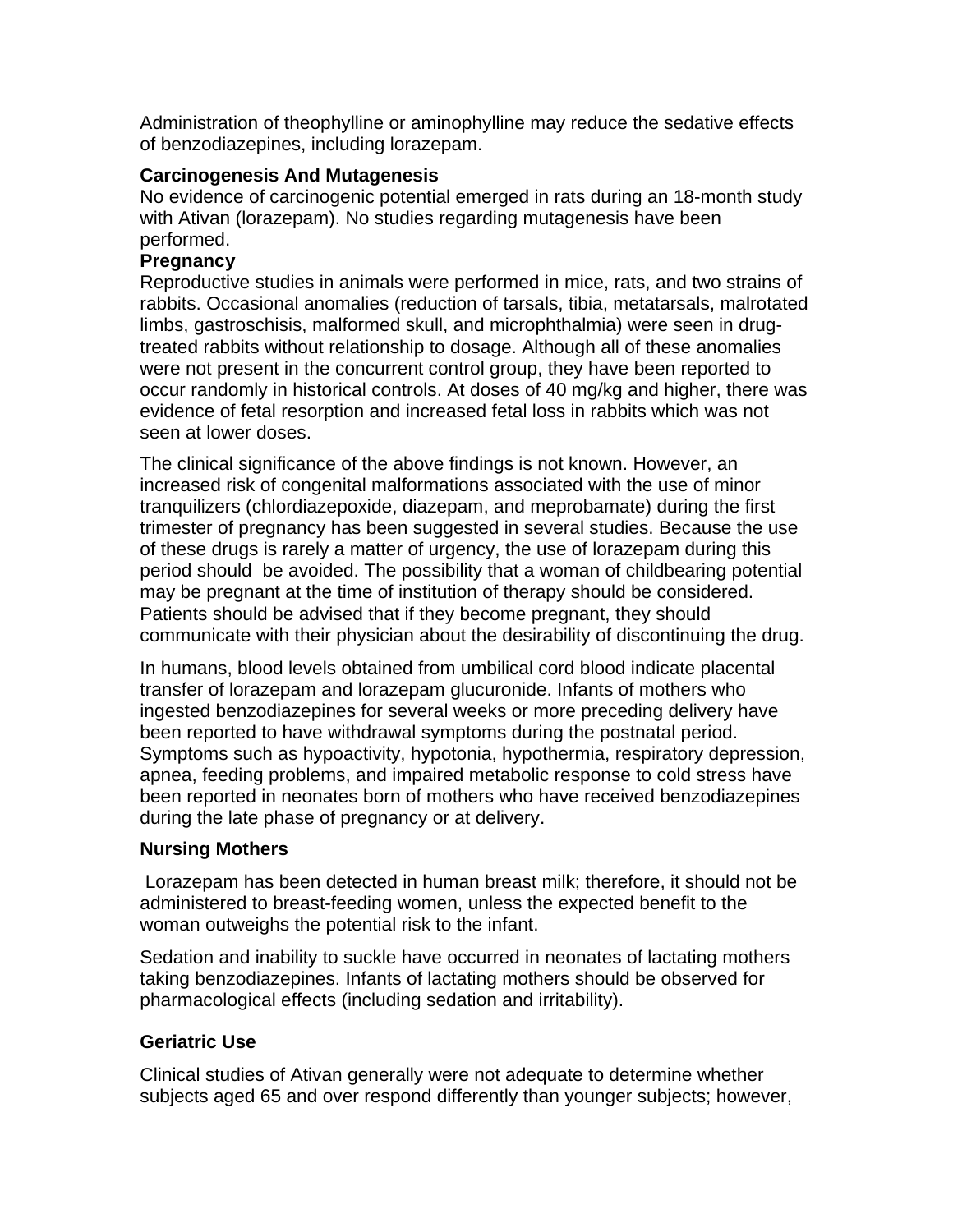the incidence of sedation and unsteadiness was observed to increase with age (see **ADVERSE REACTIONS**).

Age does not appear to have a significant effect on lorazepam kinetics (see **CLINICAL PHARMACOLOGY**).

Clinical circumstances, some of which may be more common in the elderly, such as hepatic or renal impairment, should be considered. Greater sensitivity (e.g., sedation) of some older individuals cannot be ruled out. In general, dose selection for an elderly patient should be cautious, and lower doses may be sufficient in these patients (see **DOSAGE AND ADMINISTRATION**).

# **ADVERSE REACTIONS**

Most adverse reactions to benzodiazepines, including CNS effects and respiratory depression, are dose dependent, with more severe effects occurring with high doses.

In a sample of about 3500 patients treated for anxiety, the most frequent adverse reaction to Ativan (lorazepam) was sedation (15.9%), followed by dizziness (6.9%), weakness (4.2%), and unsteadiness (3.4%). The incidence of sedation and unsteadiness increased with age.

Other adverse reactions to benzodiazepines, including lorazepam are fatigue, drowsiness, amnesia, memory impairment, confusion, disorientation, depression, unmasking of depression, disinhibition, euphoria, suicidal ideation/attempt, ataxia, asthenia, extrapyramidal symptoms, convulsions/seizures tremor, vertigo, eye-function/visual disturbance (including diplopia and blurred vision), dysarthria/slurred speech, change in libido, impotence, decreased orgasm; headache, coma; respiratory depression, apnea, worsening of sleep apnea, worsening of obstructive pulmonary disease; gastrointestinal symptoms including nausea, change in appetite, constipation, jaundice, increase in bilirubin, increase in liver transaminases, increase in alkaline phosphatase; hypersensitivity reactions, anaphylactic/oid reactions; dermatological symptoms, allergic skin reactions, alopecia; SIADH, hyponatremia; thrombocytopenia, agranulocytosis, pancytopenia; hypothermia; and autonomic manifestations.

Paradoxical reactions, including anxiety, excitation, agitation, hostility, aggression, rage, sleep disturbances/insomnia, sexual arousal, and hallucinations may occur. Small decreases in blood pressure and hypotension may occur but are usually not clinically significant, probably being related to the relief of anxiety produced by Ativan (lorazepam).

# **OVERDOSAGE**

In postmarketing experience, overdose with lorazepam has occurred predominantly in combination with alcohol and/or other drugs. Therefore, in the management of overdosage , it should be borne in mind that multiple agents may have been taken.

#### **Symptoms**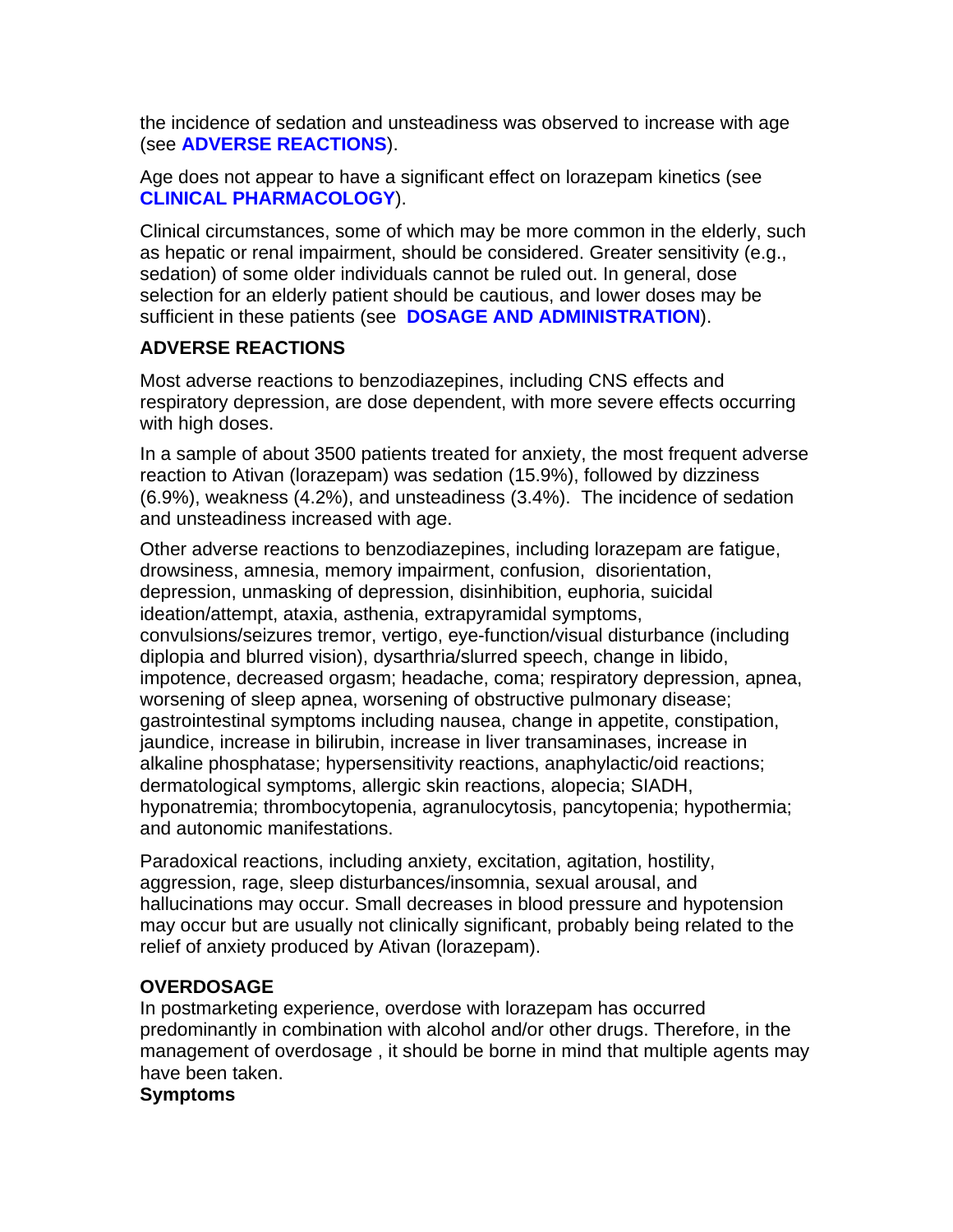Overdosage of benzodiazepines is usually manifested by varying degrees of central nervous system depression ranging from drowsiness to coma. In mild cases, symptoms include drowsiness, mental confusion, paradoxical reactions, dysarthria and lethargy. In more serious cases, and especially when other drugs or alcohol were ingested, symptoms may include ataxia, hypotonia, hypotension, cardiovascular depression, respiratory depression, hypnotic state, coma, and death.

# MANAGEMENT

General supportive and symptomatic measures are recommended; vital signs must be monitored and the patient closely observed. When there is a risk of aspiration, induction of emesis is not recommended. Gastric lavage may be indicated if performed soon after ingestion or in symptomatic patients. Administration of activated charcoal may also limit drug absorption. Hypotension, though unlikely, usually may be controlled with norepinephrine bitartrate injection. Lorazepam is poorly dialyzable. Lorazepam glucuronide, the inactive metabolite, may be highly dialyzable.

The benzodiazepine antagonist flumazenil may be used in hospitalized patients as an adjunct to, not as a substitute for, proper management of benzodiazepine overdose. **The prescriber should be aware of a risk of seizure in association with flumazenil treatment, particularly in long-term benzodiazepine users and in cyclic antidepressant overdose.** The complete flumazenil package insert including **CONTRAINDICATIONS, WARNINGS,** and **PRECAUTIONS** should be consulted prior to use.

# **DOSAGE AND ADMINISTRATION**

Ativan (lorazepam) is administered orally. For optimal results, dose, frequency of administration, and duration of therapy should be individualized according to patient response. To facilitate this, 0.5 mg, 1 mg, and 2 mg tablets are available.

The usual range is 2 to 6 mg/day given in divided doses, the largest dose being taken before bedtime, but the daily dosage may vary from 1 to 10 mg/day.

For anxiety, most patients require an initial dose of 2 to 3 mg/day given b.i.d. or t.i.d.

For insomnia due to anxiety or transient situational stress, a single daily dose of 2 to 4 mg may be given, usually at bedtime.

For elderly or debilitated patients, an initial dosage of 1 to 2 mg/day in divided doses is recommended, to be adjusted as needed and tolerated.

The dosage of Ativan (lorazepam) should be increased gradually when needed to help avoid adverse effects. When higher dosage is indicated, the evening dose should be increased before the daytime doses.

# **How Supplied**

Ativan<sup>®</sup> (lorazepam) Tablets are available in the following dosage strengths: 0.5 mg, white, five-sided tablet with a raised "A" on one side and "BPI" and "63" impressed on reverse side.

NDC 64455-063-01 – Bottles of 100 tablets